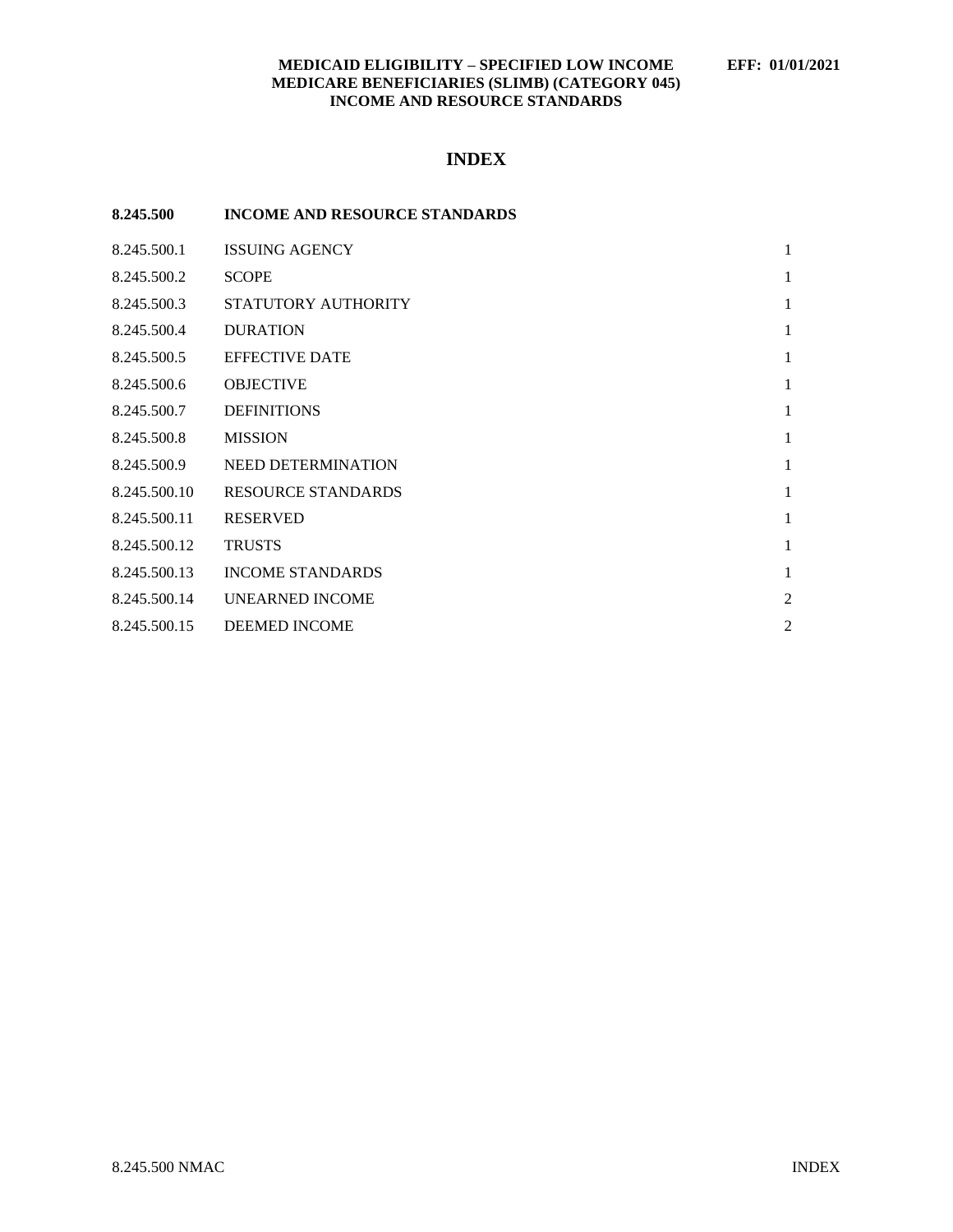### **MEDICAID ELIGIBILITY – SPECIFIED LOW INCOME EFF: 01/01/2021 MEDICARE BENEFICIARIES (SLIMB) (CATEGORY 045) INCOME AND RESOURCE STANDARDS**

#### **TITLE 8 SOCIAL SERVICES**

# **CHAPTER 245 MEDICAID ELIGIBILITY - SPECIFIED LOW INCOME MEDICARE BENEFICIARIES (SLIMB) (CATEGORY 045)**

## **PART 500 INCOME AND RESOURCE STANDARDS**

<span id="page-1-0"></span>**8.245.500.1 ISSUING AGENCY:** New Mexico Human Services Department. [2/1/1995; 8.245.500.1 NMAC - Rn, 8 NMAC 4.SMB.000.1, 12/1/2009]

<span id="page-1-1"></span>**8.245.500.2 SCOPE:** The rule applies to the general public.

[2/1/1995; 8.245.500.2 NMAC - Rn, 8 NMAC 4.SMB.000.2, 12/1/2009]

<span id="page-1-2"></span>**8.245.500.3 STATUTORY AUTHORITY:** The New Mexico medicaid program is administered pursuant to regulations promulgated by the federal department of health and human services under Title XIX of the Social Security Act, as amended and by the state human services department pursuant to state statute. See Section 27-2-12 et seq. NMSA 1978 (Repl. Pamp. 1991).

[2/1/1995; 8.245.500.3 NMAC - Rn, 8 NMAC 4.SMB.000.3, 12/1/2009]

<span id="page-1-3"></span>**8.245.500.4 DURATION:** Permanent

[2/1/1995; 8.245.500.4 NMAC - Rn, 8 NMAC 4.SMB.000.4, 12/1/09]

<span id="page-1-4"></span>**8.245.500.5 EFFECTIVE DATE:** February 1, 1995, unless a later date is cited at the end of a section. [2/1/1995; 8.245.500.5 NMAC - Rn, 8 NMAC 4.SMB.000.5 & A, 12/1/2009]

<span id="page-1-5"></span>**8.245.500.6 OBJECTIVE:** The objective of this rule is to provide eligibility policy and procedures for the medicaid program.

[2/1/1995; 8.245.500.6 NMAC - Rn, 8 NMAC 4.SMB.000.6, 12/1/2009; A, 7/15/2010]

### <span id="page-1-6"></span>**8.245.500.7 DEFINITIONS:** [**RESERVED**]

<span id="page-1-7"></span>**8.245.500.8 MISSION:** To transform lives. Working with our partners, we design and deliver innovative, high quality health and human services that improve the security and promote independence for New Mexicans in their communities.

[8.245.500.8 NMAC - N, 12/1/2009; A, 10/1/2012; A, 1/1/2021]

<span id="page-1-8"></span>**8.245.500.9 NEED DETERMINATION:** SLIMB applicants/recipients must apply for and take all necessary steps to obtain any income to which they may be entitled. [2/1/1995; 8.245.500.9 NMAC - Rn, 8 NMAC 4.SMB.500, 12/1/2009; A, 1/1/2021]

<span id="page-1-9"></span>**8.245.500.10 RESOURCE STANDARDS:** There are no resource standards for this category of eligibility. [2/1/1995; 8.245.500.10 NMAC - Rn, 8 NMAC 4.SMB.510 & A, 12/1/2009; A, 7/15/2010; A, 1/1/2021]

### <span id="page-1-10"></span>**8.245.500.11** [**RESERVED**]

[2/1/1995; 8.245.500.11 NMAC - Rn, 8 NMAC 4.SMB.515& A, 12/1/2009; 8.245.500.11 NMAC - Rp, 1/1/2021]

<span id="page-1-11"></span>**8.245.500.12 TRUSTS:** See 8.281.510 NMAC and following subsections.

[2/1/1995; 8.245.500.12 NMAC - Rn, 8 NMAC 4.SMB.520 & A, 12/1/2009; 8.245.500.12 NMAC - N, 10/1/2012]

<span id="page-1-12"></span>**8.245.500.13 INCOME STANDARDS:** Income standards for this category are at least 100 percent but no more than 120 percent of the federal income poverty guidelines. The federal income poverty guidelines are adjusted annually, effective April 1. See 8.200.520 NMAC, *Income Standards*, and 8.215.500.19 NMAC, *Income Standards*, for information on exclusions, disregards, and countable income. Verification of income must be documented in the case file.

[2/1/1995; 8.245.500.13 NMAC - Rn, 8 NMAC 4.SMB.522 & A, 12/1/2009; 8.245.500.13 NMAC - Rn, 8.245.500.12 NMAC, 10/1/2012]